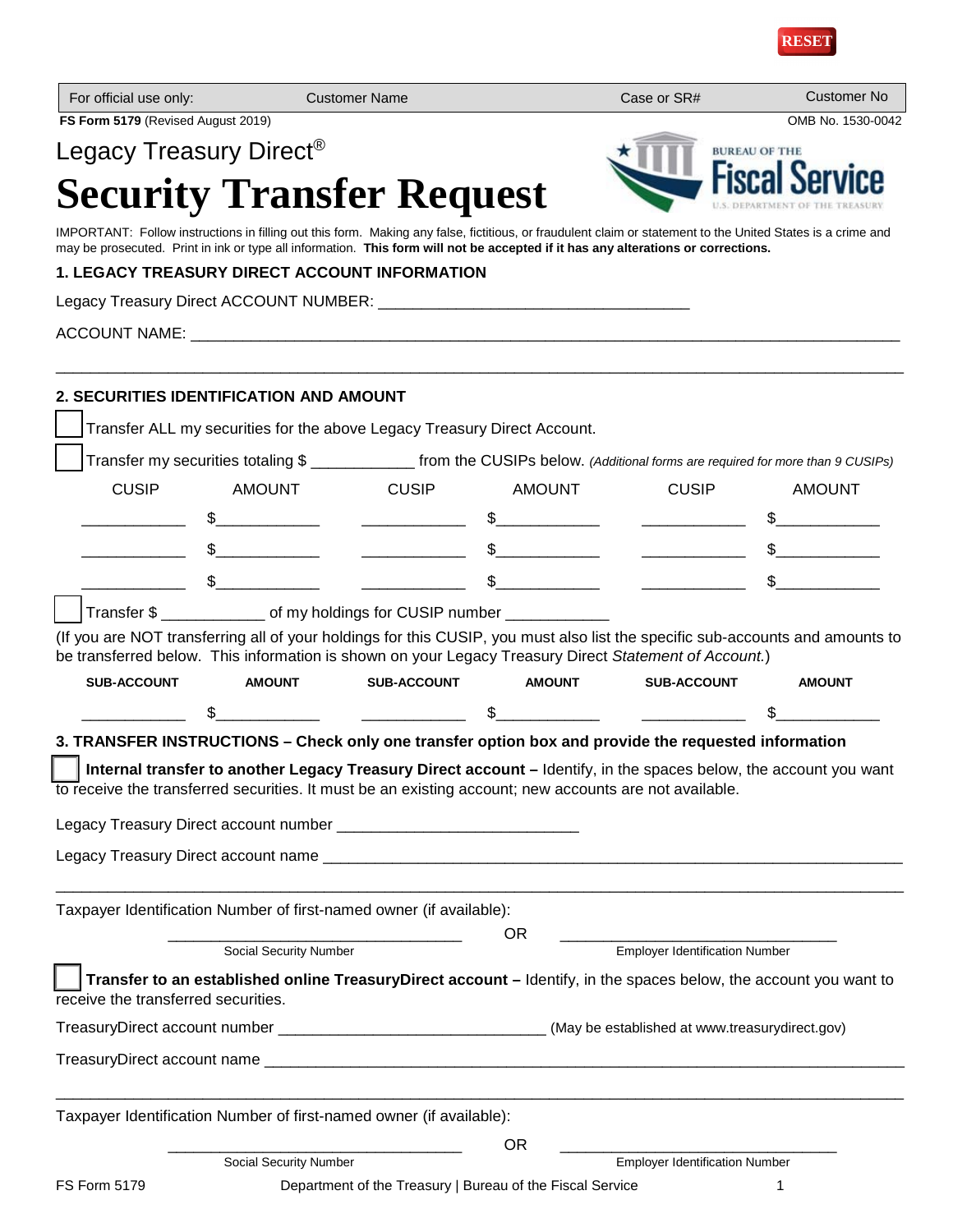# **External Transfer to a Financial Institution or Brokerage Firm**

Failure to provide any of the following information could delay the transfer. See Instructions before completing.

**Mark this box** if the transfer is between spouses or incident to a divorce.

#### **4. SIGNATURES AND CERTIFICATION**

Under penalties of perjury, I/we certify that the information provided on this form is true, correct, and complete.

|                                                                                                                                                                                                                                |                                                                                                              |                                    |                                 | If there are two owners joined by the word "and," both must sign.                                                                                                     | Sign in ink in the presence of a certifying officer and provide the requested information.                             |        |
|--------------------------------------------------------------------------------------------------------------------------------------------------------------------------------------------------------------------------------|--------------------------------------------------------------------------------------------------------------|------------------------------------|---------------------------------|-----------------------------------------------------------------------------------------------------------------------------------------------------------------------|------------------------------------------------------------------------------------------------------------------------|--------|
| Sign<br>Here:                                                                                                                                                                                                                  |                                                                                                              |                                    |                                 |                                                                                                                                                                       |                                                                                                                        |        |
|                                                                                                                                                                                                                                |                                                                                                              |                                    | (Signature)                     |                                                                                                                                                                       |                                                                                                                        |        |
|                                                                                                                                                                                                                                | (Print Name)                                                                                                 |                                    |                                 |                                                                                                                                                                       | (Social Security Number)                                                                                               |        |
| Home Address ___                                                                                                                                                                                                               |                                                                                                              |                                    |                                 |                                                                                                                                                                       |                                                                                                                        |        |
|                                                                                                                                                                                                                                |                                                                                                              | (Number and Street or Rural Route) |                                 |                                                                                                                                                                       | (Daytime Telephone Number)                                                                                             |        |
|                                                                                                                                                                                                                                | (City)                                                                                                       | (State)                            | (ZIP Code)                      |                                                                                                                                                                       | (E-mail Address)                                                                                                       |        |
| Sign                                                                                                                                                                                                                           |                                                                                                              |                                    |                                 |                                                                                                                                                                       |                                                                                                                        |        |
|                                                                                                                                                                                                                                |                                                                                                              |                                    | (Signature)                     |                                                                                                                                                                       |                                                                                                                        |        |
|                                                                                                                                                                                                                                | (Print Name)                                                                                                 |                                    |                                 |                                                                                                                                                                       | (Social Security Number)                                                                                               |        |
| Home Address ___________                                                                                                                                                                                                       |                                                                                                              |                                    |                                 |                                                                                                                                                                       |                                                                                                                        |        |
|                                                                                                                                                                                                                                |                                                                                                              | (Number and Street or Rural Route) |                                 |                                                                                                                                                                       | (Daytime Telephone Number)                                                                                             |        |
|                                                                                                                                                                                                                                | (City)                                                                                                       | (State)                            | (ZIP Code)                      |                                                                                                                                                                       | (E-mail Address)                                                                                                       |        |
|                                                                                                                                                                                                                                | 2. If a Medallion stamp is used, an original signature is required. 3. Person(s) must sign in your presence. |                                    |                                 |                                                                                                                                                                       | Instructions to Certifying Officer: 1. Name(s) of the person(s) who appeared and date of appearance MUST be completed. |        |
|                                                                                                                                                                                                                                |                                                                                                              |                                    |                                 |                                                                                                                                                                       |                                                                                                                        |        |
|                                                                                                                                                                                                                                |                                                                                                              |                                    | (Names of Persons Who Appeared) |                                                                                                                                                                       |                                                                                                                        |        |
|                                                                                                                                                                                                                                |                                                                                                              |                                    |                                 |                                                                                                                                                                       | is/are known or proven to me, personally appeared before me this _______________ day of ____________ (Month)           | (Year) |
| at the contract of the contract of the contract of the contract of the contract of the contract of the contract of the contract of the contract of the contract of the contract of the contract of the contract of the contrac | (City, State)                                                                                                |                                    |                                 | and signed this form.                                                                                                                                                 |                                                                                                                        |        |
|                                                                                                                                                                                                                                | (Signature and Title of Certifying Officer)                                                                  |                                    |                                 |                                                                                                                                                                       | (OFFICIAL STAMP<br>OR SEAL)                                                                                            |        |
| (Name of Financial Institution)                                                                                                                                                                                                |                                                                                                              |                                    |                                 | ACCEPTABLE CERTIFICATIONS:                                                                                                                                            |                                                                                                                        |        |
| (Address)                                                                                                                                                                                                                      |                                                                                                              |                                    |                                 | Financial Institution's Official Seal or Stamp<br>(such as Corporate Seal, Signature Guaranteed<br>Stamp, or Medallion Stamp). Brokers must<br>use a Medallion Stamp. |                                                                                                                        |        |
| (City, State, ZIP code)                                                                                                                                                                                                        |                                                                                                              |                                    |                                 | (Notary certification is NOT acceptable.)                                                                                                                             |                                                                                                                        |        |
| (Telephone)                                                                                                                                                                                                                    |                                                                                                              |                                    |                                 |                                                                                                                                                                       |                                                                                                                        |        |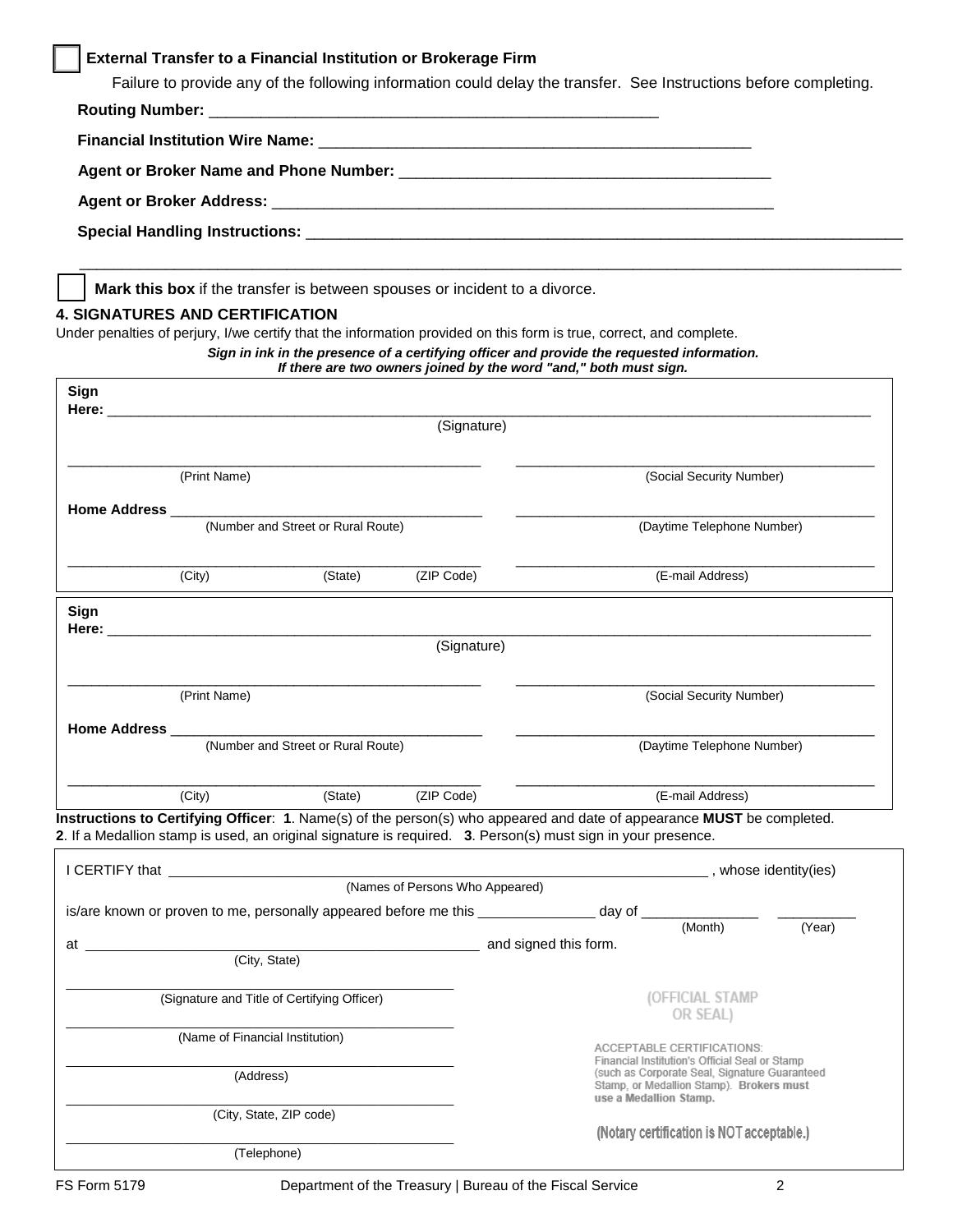| I CERTIFY that<br>(Names of Persons Who Appeared)                                |                                                                     | _, whose identity(ies)                   |        |  |
|----------------------------------------------------------------------------------|---------------------------------------------------------------------|------------------------------------------|--------|--|
|                                                                                  |                                                                     |                                          |        |  |
| is/are known or proven to me, personally appeared before me this _______________ | _ day of _                                                          |                                          |        |  |
|                                                                                  |                                                                     | (Month)                                  | (Year) |  |
| at                                                                               | and signed this form.                                               |                                          |        |  |
| (City, State)                                                                    |                                                                     |                                          |        |  |
|                                                                                  |                                                                     |                                          |        |  |
| (Signature and Title of Certifying Officer)                                      |                                                                     |                                          |        |  |
|                                                                                  | (OFFICIAL STAMP                                                     |                                          |        |  |
|                                                                                  |                                                                     | OR SEAL)                                 |        |  |
| (Name of Financial Institution)                                                  |                                                                     |                                          |        |  |
|                                                                                  |                                                                     | ACCEPTABLE CERTIFICATIONS:               |        |  |
| (Address)                                                                        | Financial Institution's Official Seal or Stamp                      |                                          |        |  |
|                                                                                  | (such as Corporate Seal, Signature Guaranteed                       |                                          |        |  |
|                                                                                  |                                                                     | Stamp, or Medallion Stamp). Brokers must |        |  |
| (City, State, ZIP code)                                                          | use a Medallion Stamp.<br>(Notary certification is NOT acceptable.) |                                          |        |  |
|                                                                                  |                                                                     |                                          |        |  |
| (Telephone)                                                                      |                                                                     |                                          |        |  |
|                                                                                  |                                                                     |                                          |        |  |

# **INSTRUCTIONS**

## **1. LEGACY TREASURY DIRECT ACCOUNT INFORMATION**

Print your Legacy Treasury Direct Account Number and the Account Name (registration) as stated on your Legacy Treasury Direct *Statement of Account.*

## **2. SECURITIES IDENTIFICATION AND AMOUNT**

Check the boxes which apply and provide the information requested. All required information is listed on your Legacy Treasury Direct *Statement of Account.*

- To transfer **ALL** the securities in the Legacy Treasury Direct account listed in Section 1, check the first box.
	- To transfer one or more securities in your Legacy Treasury Direct account, check the second box and enter the o total dollar amount of the securities being transferred,
		- o CUSIP number (for example, 912795XXX) which identifies the securities being transferred (located under the heading "Security" on your *Statement of Account*),
		- o amount or total par of the CUSIP being transferred.
- To transfer a portion of one security in your Legacy Treasury Direct account, check the third box and enter the
	- o dollar amount of only the security being transferred,
	- $\circ$  CUSIP number of the security being transferred.<br> $\circ$  To transfer security sub-account(s), enter the sub
	- To transfer security sub-account(s), enter the sub-account number(s) and dollar amount(s) to be transferred. THE AMOUNT TO BE TRANSFERRED AND THE AMOUNT REMAINING IN THE CUSIP MUST SATISFY BOTH THE MINIMUM AND MULTIPLE HOLDING REQUIREMENTS FOR THE SECURITY.

### **3. TRANSFER INSTRUCTIONS – Choose only one transfer option**

**Internal transfer to another Legacy Treasury Direct account -** Check the box to transfer your securities to another Legacy Treasury Direct account number. The transfer must be to an existing account; new accounts aren't available. Enter the

- account number of the account receiving the transferred securities,
- name on the account receiving the transferred securities (as shown on the transferee's *Statement of Account*),
- Taxpayer Identification Number (if available) on the account receiving the transferred securities.

**Transfer to an on-line TreasuryDirect account -** Check the box to transfer your securities to an online TreasuryDirect account number and provide the

- account number of the account receiving the transferred securities,
- name on the account receiving the transferred securities,
- Taxpayer Identification Number (if available) on the account receiving the transferred securities.

**External Transfer to a Financial Institution or Brokerage Firm -** Check the box to transfer your securities to a financial institution for safekeeping or sale. Contact the financial institution for their book-entry delivery instructions. **Please note: Securities CANNOT be transferred to a checking or savings account.** Provide the following information:

- **Routing Number** ABA (identification) number of the financial institution receiving the securities.
- **Financial Institution Wire Name** The institution's book-entry delivery instructions. Instructions include the receiving bank's name and safekeeping account number OR the receiving bank's name and the brokerage firm's name (these must be in the approved telegraphic abbreviation "short" form).
- **Agent or Broker Name and Phone Number**.
- **Special Handling Instructions** The customer name and account number at the financial institution for delivery of securities and any other instructions required by the financial institution, such as the name and telephone number of the person to be contacted at the financial institution for questions about the securities.